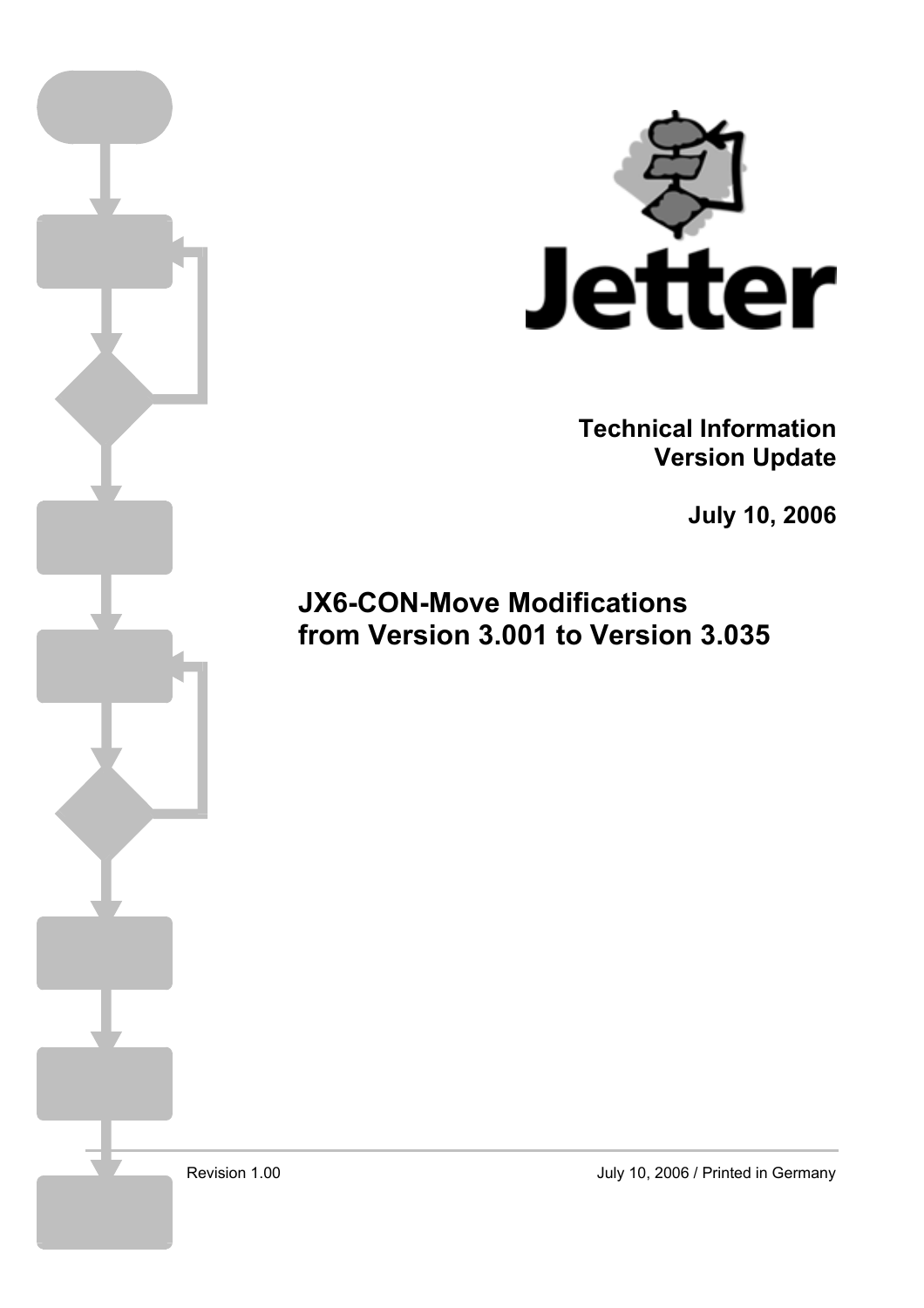| $\mathbf 1$  | <b>Modifications / New Functions</b> | $\boldsymbol{c}$ |
|--------------|--------------------------------------|------------------|
| 1.1          | Axis Control                         | $\overline{2}$   |
| $\mathbf{2}$ | <b>Bug Fix</b>                       | Δ                |
| 2.1          | Axis Control                         | $\overline{4}$   |
| 2.2          | Processing analog values             | 5                |
|              |                                      |                  |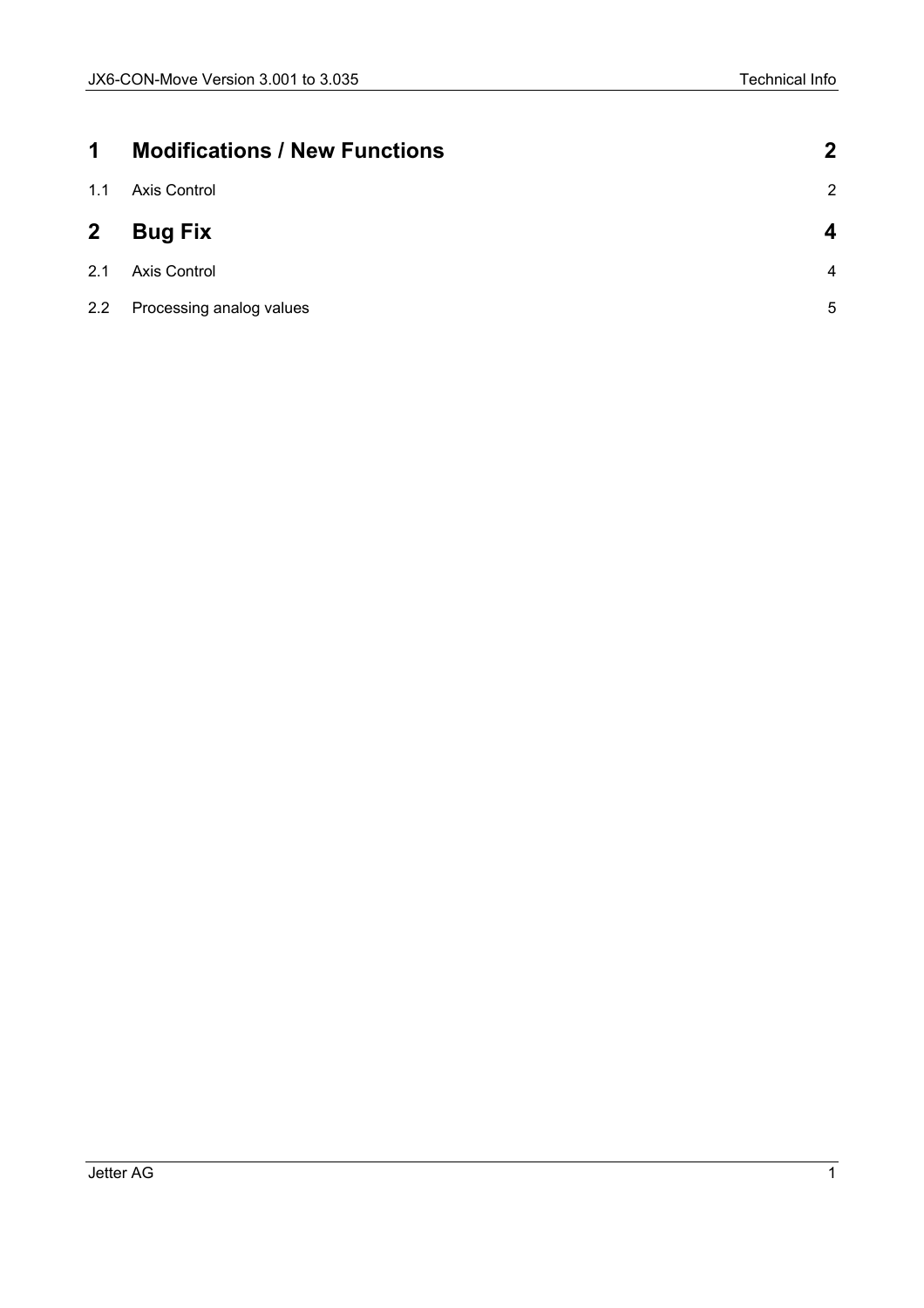<span id="page-2-0"></span>The numbers in parenthesis indicate the version numbers.

## **1 Modifications / New Functions**

#### **1.1 Axis Control**

• (3.004) Starting from this version, the tables can be entered and processed separately. This means that it is possible to enter another table while a table is being processed. The new register 1xy260 serves to select the table for the process.

The following diagram illustrates the entry and process of various tables:



As in previous versions, different table sizes are allowed. As long as register 1xy260 is not written, register 1xy147 is used as selected table for the process.

• (3.013) From this version onwards, the Capture mode (fast storing of the actual position at the digital input) is available for JetMove200 and JetMove600 as of this version:

- the Capture mode is activated in JetMove by giving command 154.

- the stored values can be read out from registers 1xy262 through 1xy265. The values must be read out, though, before a position overflow of the axis takes place.

- The Capture mode is configured via output stage registers 1xy300 through 1xy399.
- (3.016) From this version onwards, the revised board DELREGA3 can be applied.
- (3.019, 3.020) From this version onwards, an optional filter for set positions will be available. The amount of former set positions that are to be averaged can be defined via register 1xy266. Possible values are: 0 (filter switched off), 2, 4 and 8.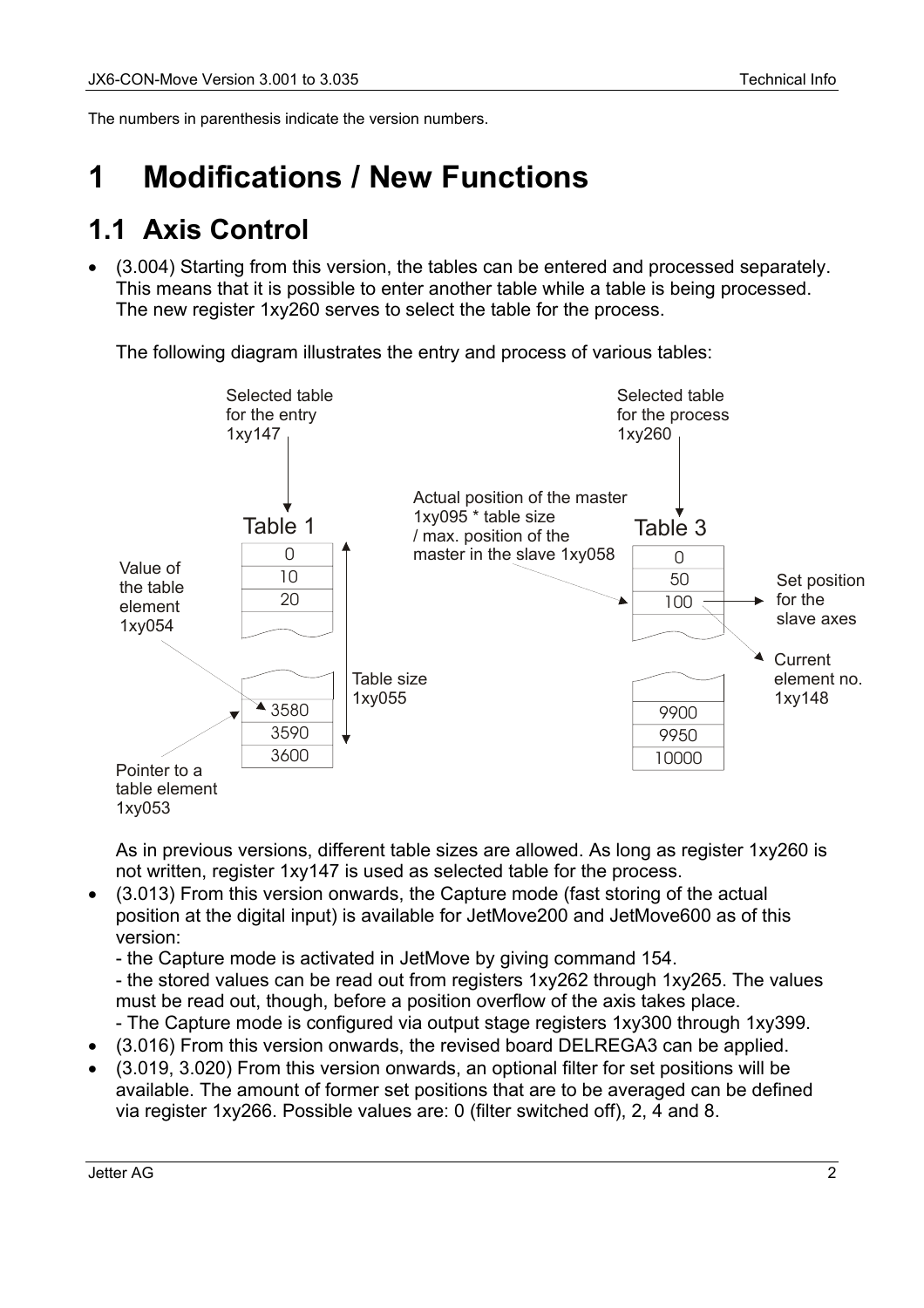- (3.020) The register 1xy246 for output of the actual position set points is now display with all position offsets.
- (3.022, 3.023) For special applications, averaging of the set position values has been provided now:

This means that always the average of the actual position value and the defined number of former set position values will be found.

| <b>Register 1xy266:</b> |                    |  |  |
|-------------------------|--------------------|--|--|
| <b>Function</b>         | <b>Description</b> |  |  |
| Lesen                   | Actual averaging   |  |  |
| Schreiben               | New averaging      |  |  |
| Wertebereich            | 0, 1, 2, 4, 8      |  |  |
| Wert nach Reset         | 0                  |  |  |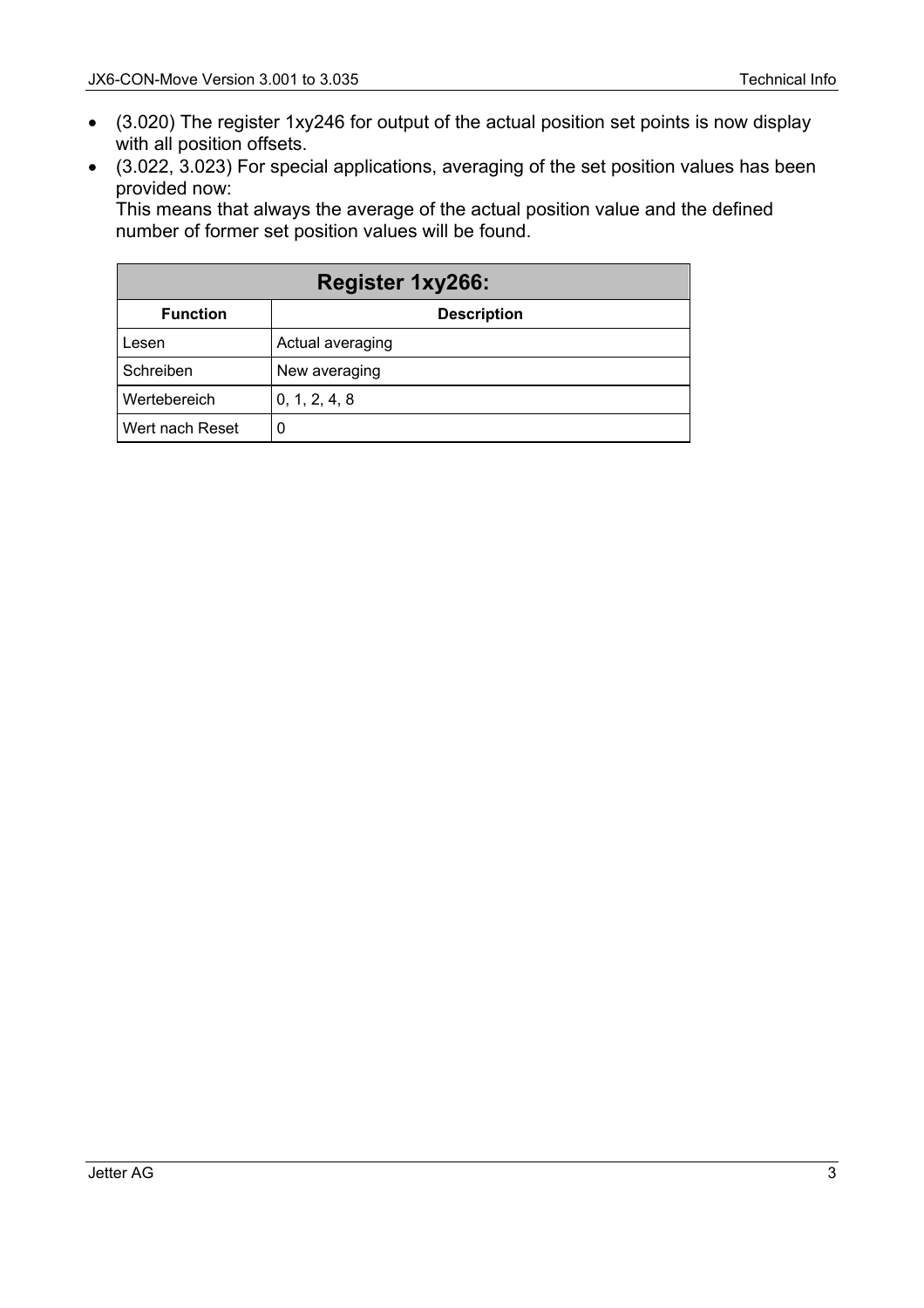# <span id="page-4-0"></span>**2 Bug Fix**

### **2.1 Axis Control**

- (3.002) When recording the actual position in JetSym or Sympas oscilloscope mode, the values might have been incorrect.
- (3.003) Starting from version 2.900, an error might occur when creating a table if a table was written before using a too extensive table pointer.
- (3.004) Starting from version 2.900, the correction value during table mode overflow applied to the last table element. Starting from this version, the correction value must be entered again as additional element:



The correction value in case of table overflow is calculated as follows:

Correction value

- $=$  Value of the table element (register 1xy055) value of the table element (0)
- = 3600 increments 0 increments = 3600 increments
- (3.004) The function for shifting a table slave to the master (starting from version 2.907) via register 1xy248 did not work properly.
- (3.004) Due to the intermediate interpolation in table mode (starting from version 2.900) position jumps in the slaves occurred if the values of the table elements differed significantly. After having corrected this error, it is now possible to carry out the overflow of endless axes exactly at the value defined in register 1xy058.
- (3.005) The timeout during register access at the system bus has been incremented to 6 ms.
- (3.005) By shifting the release of the interrupt, the starting behavior in connection with the JetMove600 has been improved.
- (3.005) When the turning direction was converted (register 4, bit 3), some internal parameters would not be negated. The axis would not cause an AXARR any more.